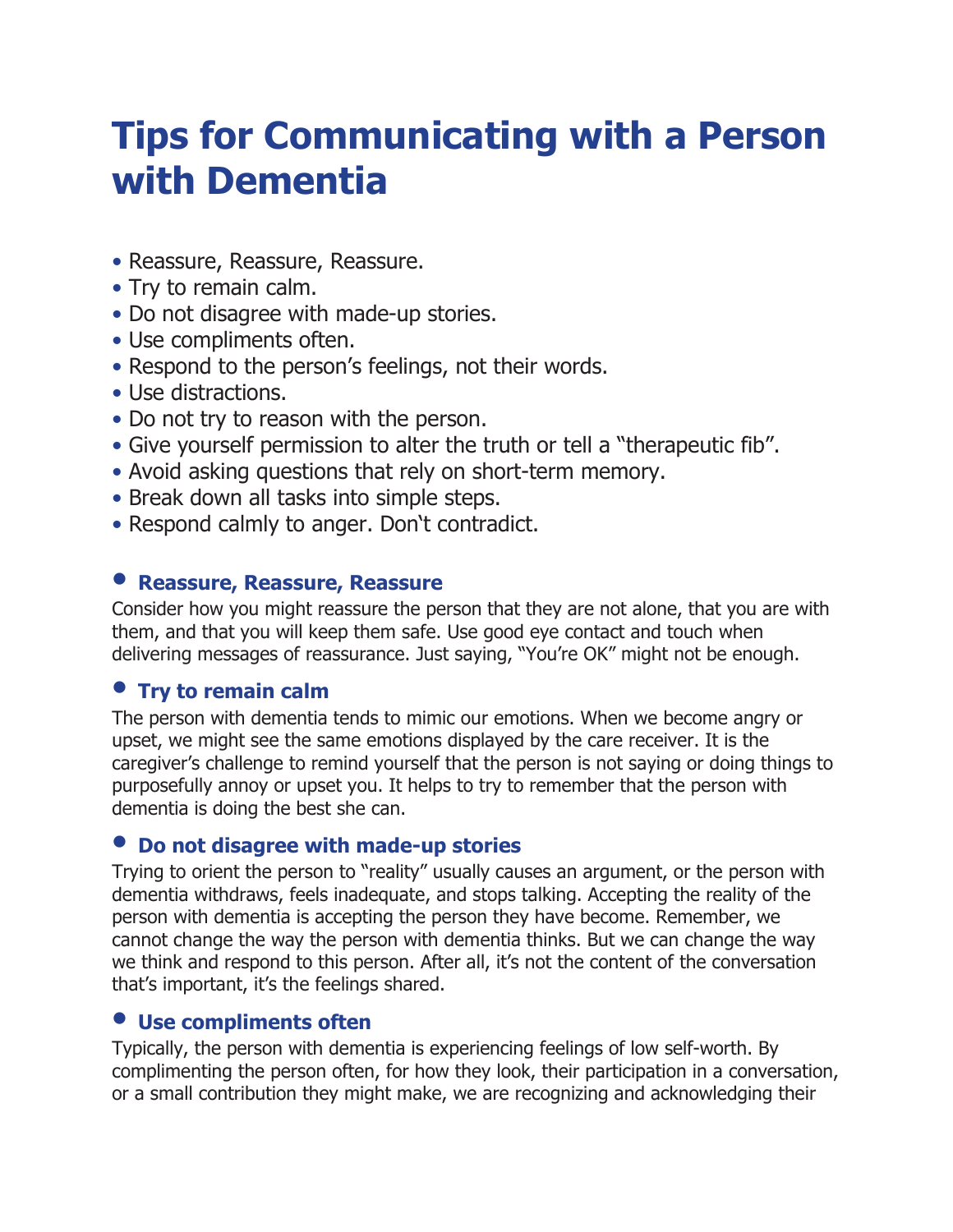selfworth. When we compliment a person with dementia, they will more than likely feel more comfortable in your presence and feel a closer "connection" to you.

#### • **Respond to the person's feelings, not their words**

When a person tells you stories that are not based on fact, for example, believing that their parents are still alive, believing you are their mother instead of their wife, or saying they want to go home when they are already in their home, it is best not to disagree with the person or correct her. Instead, pay more attention to what they are feeling, not their words. The person is probably feeling alone, or scared and needs to feel the comfort they once felt with their mother and father. It is common for the person to remember their childhood home and feel a longing for that home. Try talking to them about their past, some of the good times that he or she can remember. Reminisce about how it used to be with their parents. Simultaneously, allow the person to feel comforted by you – offer physical touch and eye contact. Remind them with your kind gestures that they are not alone.

#### • **Use Distractions**

You distract a person by changing the subject, the environment or the people involved. Before you distract, it is important to "connect" with the person on a feeling level. For example, if Martha was anxious about not fi nding her purse, you might say, "I can see you are concerned about your purse. Let me help you look for your purse." Then, you can distract her by possibly bringing her into another room and asking her if she would like some ice cream. Two excellent distractions are food and asking for their help.

#### • **Do not try to reason with the person**

Remember, one of the losses that occurs with dementia is the ability to reason. This cannot be restored. This might be one of the most difficult tips to remember! Because we are reasonable people, we tend to want to reason and to use logic. We do not want to admit that the person can no longer understand us.

## • **Give yourself permission to alter the truth or tell a "therapeutic fib"**

Not all caregivers are comfortable "altering the truth." However, by using this technique, you can often spare the person with dementia's feelings of self-worth and help them remain calm. For example, if a spouse becomes very anxious when the wife tells him she is going to a support group, why not tell him that she is going to lunch with a friend?

## • **Avoid asking questions that rely on short term memory**

People with dementia lose their ability to retain information that happened in the recent past. However, they do tend to recall information from the distant past (such as information about their parents and their childhood). It is important to accept that short-term memory loss is not reversible. We cannot teach or train our loved one to remember. Trying to correct them will only embarrass them, make them angry or make them sad.